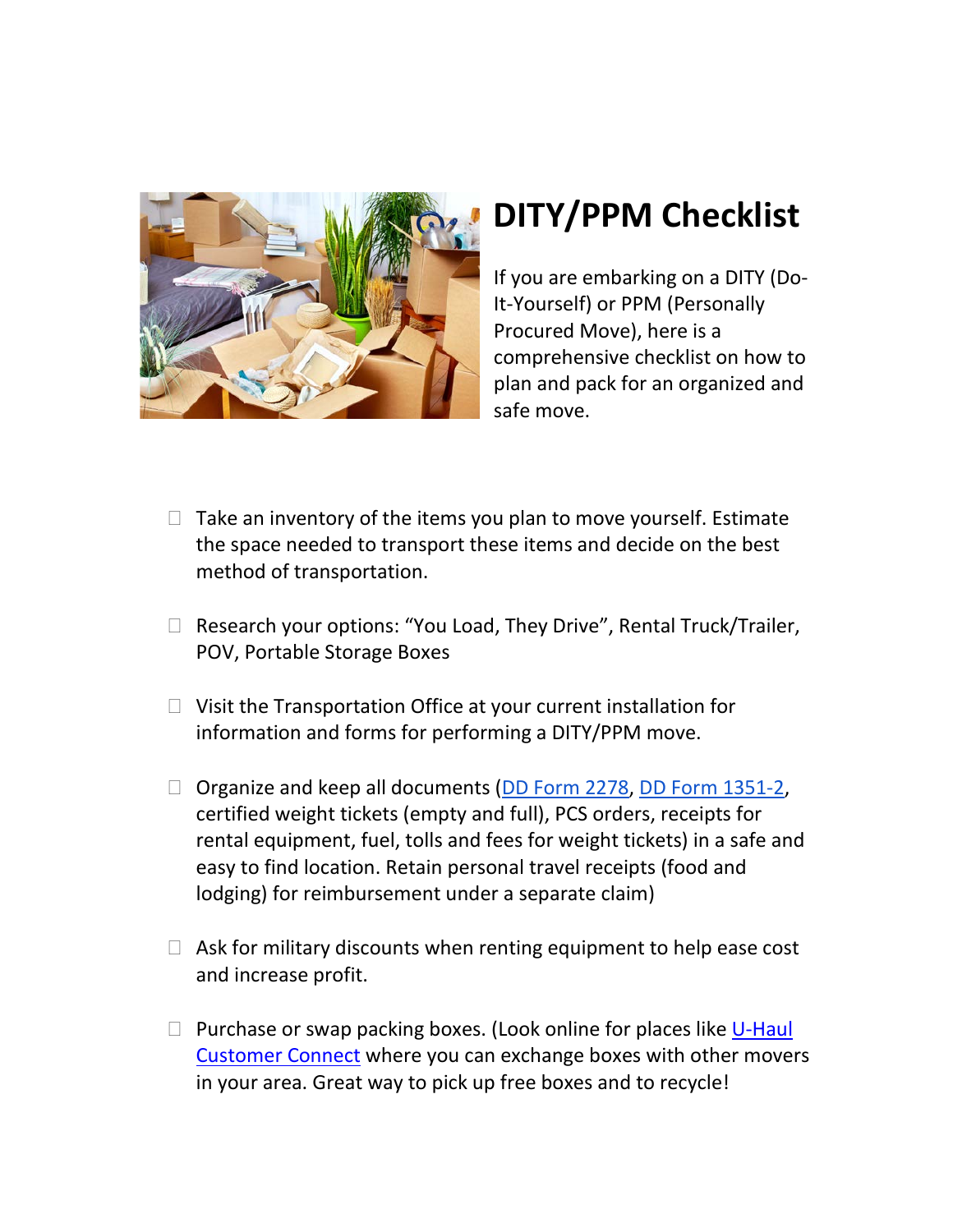- $\Box$  Set aside important documents or items you do not want to pack and put them in a separate area.
- $\Box$  Organize items to be packed by room or by what room they will go into at your new home.
- $\Box$  Offer cleaning supplies to friends and neighbors. If you have to transport flammable liquids, do so with care. Flammable liquids are NOT permitted in long term storage units.
- $\Box$  Offer food items to friends and neighbors. If you are making a direct trip, consider transporting items that are securely sealed in plastic containers. Do NOT leave food items in long term storage units.
- $\Box$  Take care when packing your boxes and wrap items in paper or bubble wrap to avoid breakage. Avoid leaving empty space in boxes that will result in shifting.
- $\Box$  Clearly label your boxes with information on room location and inventory. If you have items that you will not be utilizing at your next home, pack and mark boxes with those items that can go directly into storage.
- $\Box$  Leave clothes in dresser drawers for easy packing and unpacking.
- $\Box$  Leave clothes on hangers and utilize wardrobe boxes. Consider covering clothes with plastic bags to alleviate dust/damage.
- $\Box$  Utilize Space Bags to store bulky items like coats and bedding to minimize the use of space and to protect them from dirt and dust.
- $\Box$  Take pictures of your furniture and any valuable items for reference if there is damage.
- $\Box$  Remove legs from tables/dressers that may break during transportation.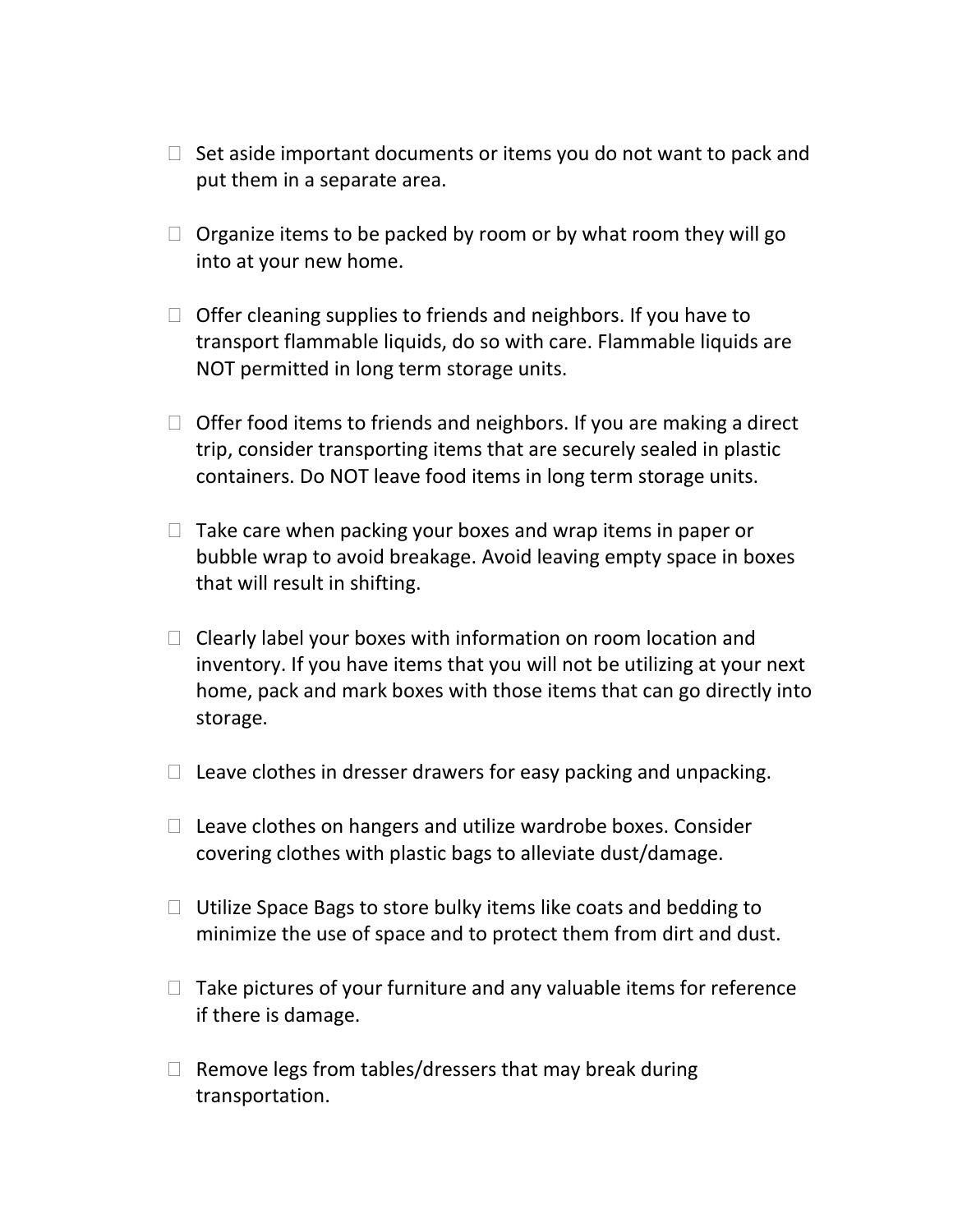- $\Box$  If you disassemble furniture, keep all screws, nuts and bolts in a clearly labeled plastic bag and transport separately or tape securely to item.
- $\Box$  Set aside the items you will want to access first and make sure they are the last things packed.
- $\Box$  Cover furniture and upholstered items with moving pads and blankets to avoid damage.
- $\Box$  Sandwich glass table tops and mirrors in between mattresses for extra padding.
- $\Box$  Place heavier items on the floor and work up to lighter boxes.
- $\Box$  Use ropes or bungee cords to tie down items to keep from shifting during transportation.
- $\Box$  Roll up doors on trucks, trailers and portable storage boxes can jam by shifting during moves, be SURE to tie items securely at the door to allow easy access.
- $\Box$  If using multiple transportation vehicles or storage boxes, keep an inventory of what is stored in each unit.
- $\Box$  Distribute the weight equally, particularly in cars, trucks and trailers to make for easier driving conditions.
- $\Box$  Pack trucks, trailers, and portable units to the top, you are paying for this space so be sure to use it. A tightly packed unit will also minimize shifting during transport.